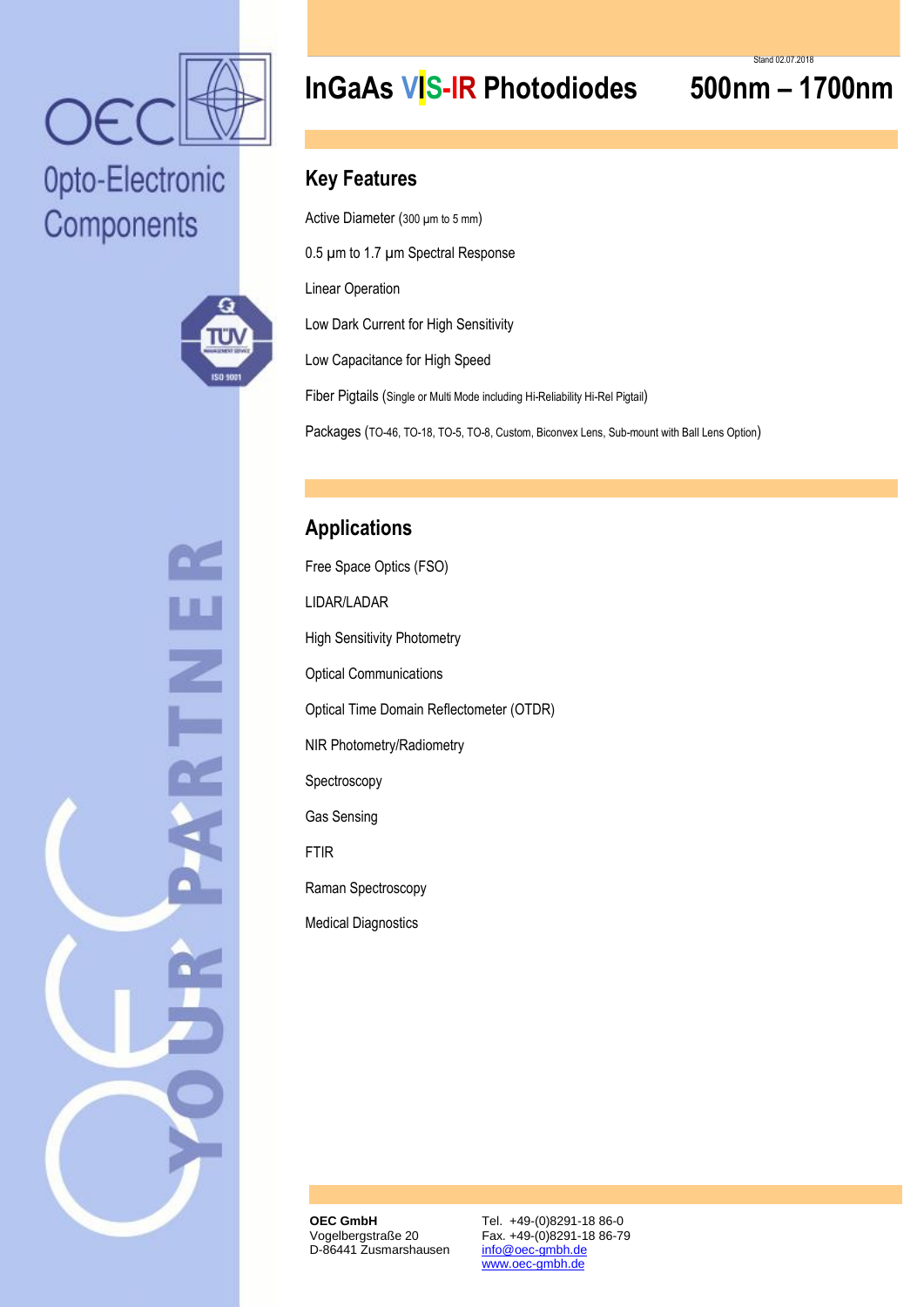

۵

ا کا ا

**ISO 500** 

Opto-Electronic

Components

## **InGaAs VIS-IR Photodiodes 500nm – 1700nm**

## **Electrical Characteristics @23°C +,- 2°C**

|                                  | GAP300/VIS   | GAP500/VIS   | <b>GAP1000/VIS</b> |  |
|----------------------------------|--------------|--------------|--------------------|--|
| <b>Active Diameter</b><br>mm     | 0.3<br>0.5   |              | 1.0                |  |
| <b>Peak Wavelength</b><br>nm     | $1,6 + -0,1$ | $1,6 + -0,1$ | $1,6 + -0,1$       |  |
| <b>Cut-off Wavelength</b><br>nm  | $1,7 + -0,1$ | $1,7 + -0,1$ | $1,7 + -0,1$       |  |
| A/W<br>Responsivity typ          |              |              |                    |  |
| 650 <sub>nm</sub><br>@           | 0.14         | 0.14         | 0.14               |  |
| 850 <sub>nm</sub>                | 0,32         | 0,32         | 0,32               |  |
| 1300nm                           | 0,9          | 0,9          | 0,9                |  |
| 1550nm                           | 0,95         | 0,95         | 0,95               |  |
| R <sub>S</sub><br>$MΩ$ typ       | 250          | 125          | 50                 |  |
| <b>Dark Current</b><br>nA typ    | 1 @ 5V       | 6 @ 5V       | 25 @ 5V            |  |
| $C_{J}$<br>pF typ                | 4 @ 5V       | 8 @ 5V       | 30 @ 5V            |  |
| Bandwidth MHz, 50 $\Omega$ -3dB  | 800 @ 5V     | 400 @ 5V     | 100 @ 5V           |  |
| $T_r R_l = 50 \Omega$<br>ns typ  | $0,4 \ @ 5V$ | 1 @ 5V       | 3 @ 5V             |  |
| NEP (1550nm) fW $/\sqrt{Hz}$ min | 18           | 44           | 89                 |  |
| Linear Range ± 0.2dB dBm         | 8 @ 5V       | 8 @ 5V       | 8 @ 5V             |  |
| <b>Case Style</b><br>standard    | TO-46mod     | TO-46mod     | TO-46mod           |  |

### **Maximum Ratings**

|                                   | <b>GAP300/VIS</b> | <b>GAP500/VIS</b> | <b>GAP1000/VIS</b> |
|-----------------------------------|-------------------|-------------------|--------------------|
| °C<br><b>Storage Temperature</b>  | $-40$ to 125      | $-40$ to 125      | -40 to 125         |
| <b>Operating Temperature</b><br>℃ | $-40$ to 85       | $-40$ to 85       | $-40$ to 85        |
| ٧<br><b>Reverse Voltage</b>       | 20                | 20                | 20                 |
| <b>Reverse Current</b><br>mA      | 10                | 10                | 10                 |
| <b>Forward Current</b><br>mA      | 10                | 10                | 10                 |
| mW<br><b>Power Dissipation</b>    | 100               | 100               | 100                |

**OEC GmbH** Vogelbergstraße 20 D-86441 Zusmarshausen

Tel. +49-(0)8291-18 86-0 Fax. +49-(0)8291-18 86-79 info@oec-gmbh.de www.oec-gmbh.de

Stand 02.07.2018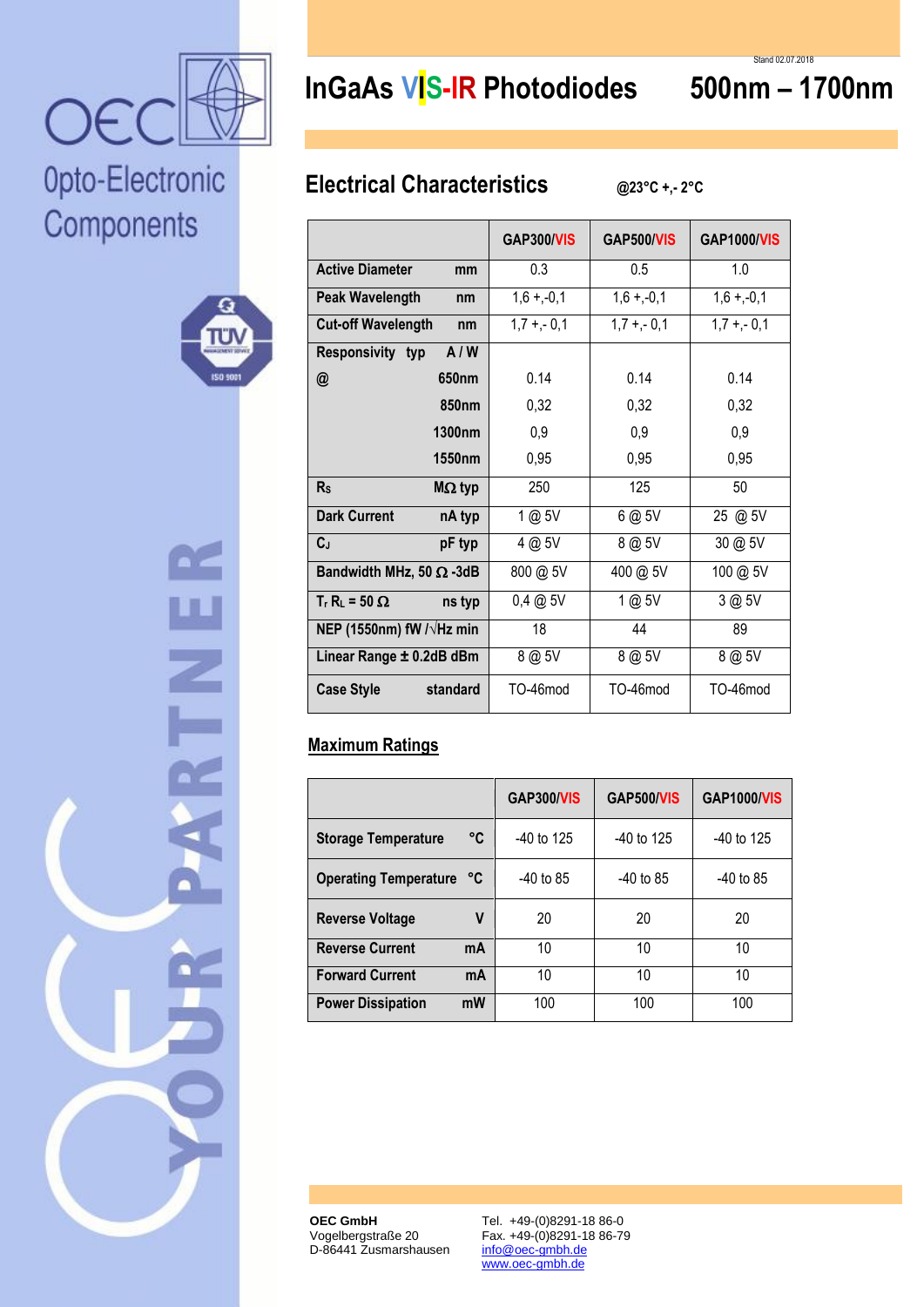

۵

π۱

**ISO 500** 

Opto-Electronic

Components

# **InGaAs VIS-IR Photodiodes 500nm – 1700nm**

Stand 02.07.2018

## **Electrical Characteristics @23°C +,- 2°C**

|                                  | <b>GAP1500/VIS</b> | <b>GAP2000/VIS</b> | <b>GAP3000/VIS</b> | <b>GAP5000/VIS</b> |
|----------------------------------|--------------------|--------------------|--------------------|--------------------|
| <b>Active Diameter</b><br>mm     | 1.5                | 2.0                | 3.0                | 5.0                |
| <b>Peak Wavelength</b><br>nm     | $1,6 + -0,1$       | $1,6 + -0,1$       | $1,6 + -0,1$       | $1,6 + -0,1$       |
| <b>Cut-off Wavelength</b><br>nm  | $1,7 + -0,1$       | $1,7 + -0,1$       | $1,7 + -0,1$       | $1,7 + -0,1$       |
| A/W<br>Responsivity typ          |                    |                    |                    |                    |
| 650nm<br>@                       | 0.14               | 0.14               | 0.14               | 0.14               |
| <b>850nm</b>                     | 0,32               | 0,32               | 0,32               | 0,32               |
| 1300nm                           | 0,9                | 0,9                | 0,9                | 0,9                |
| 1550nm                           | 0,95               | 0,95               | 0,95               | 0,95               |
| R <sub>s</sub><br>$M\Omega$ typ  | 40                 | 30                 | 8                  | 1,5                |
| <b>Dark Current</b><br>nA typ    | 50 @ 5V            | 50 @ 1V            | 200 @ 1V           | 200 @ 0.1V         |
| $C_{J}$<br>pF typ                | 75 @ 5V            | 300 @ 0V           | 600 @ 0V           | 1800 @ 0V          |
| Bandwidth MHz, 50 $\Omega$ -3dB  | 42 @ 5V            | 10 @ 0V            | 5 @ 0V             | 2 @ 0V             |
| $T_r R_l = 50 \Omega$<br>ns typ  | 8 @ 5V             | 33 @ 0V            | 66 @ 0V            | 200 @ 0V           |
| NEP (1550nm) fW $/\sqrt{Hz}$ min | 100                | 125                | 200                | 460                |
| Linear Range ± 0.2dB dBm         | 8 @ 5V             | 6 @ 0V             | 6 @ 0V             | 6 @ 0V             |
| <b>Case Style</b><br>standard    | TO-46 (mod.)       | TO-5               | <b>TO-5</b>        | $TO-8$             |

### **Maximum Ratings**

|                                  | <b>GAP1500/VIS</b> | <b>GAP2000/VIS</b> | <b>GAP3000/VIS</b> | <b>GAP5000/VIS</b> |
|----------------------------------|--------------------|--------------------|--------------------|--------------------|
| °C<br><b>Storage Temperature</b> | $-40$ to 125       | -40 to 125         | -40 to 125         | $-40$ to 125       |
| Operating Temperature °C         | $-40$ to 85        | $-40$ to 85        | $-40$ to 85        | $-40$ to 85        |
| V<br><b>Reverse Voltage</b>      | 15                 | 3                  | $\mathfrak{p}$     | $\mathfrak{p}$     |
| <b>Reverse Current</b><br>mA     | 10                 | 10                 | 10                 | 10                 |
| <b>Forward Current</b><br>mA     | 10                 | 10                 | 10                 | 10                 |
| mW<br><b>Power Dissipation</b>   | 100                | 100                | 50                 | 50                 |

**OEC GmbH** Vogelbergstraße 20 D-86441 Zusmarshausen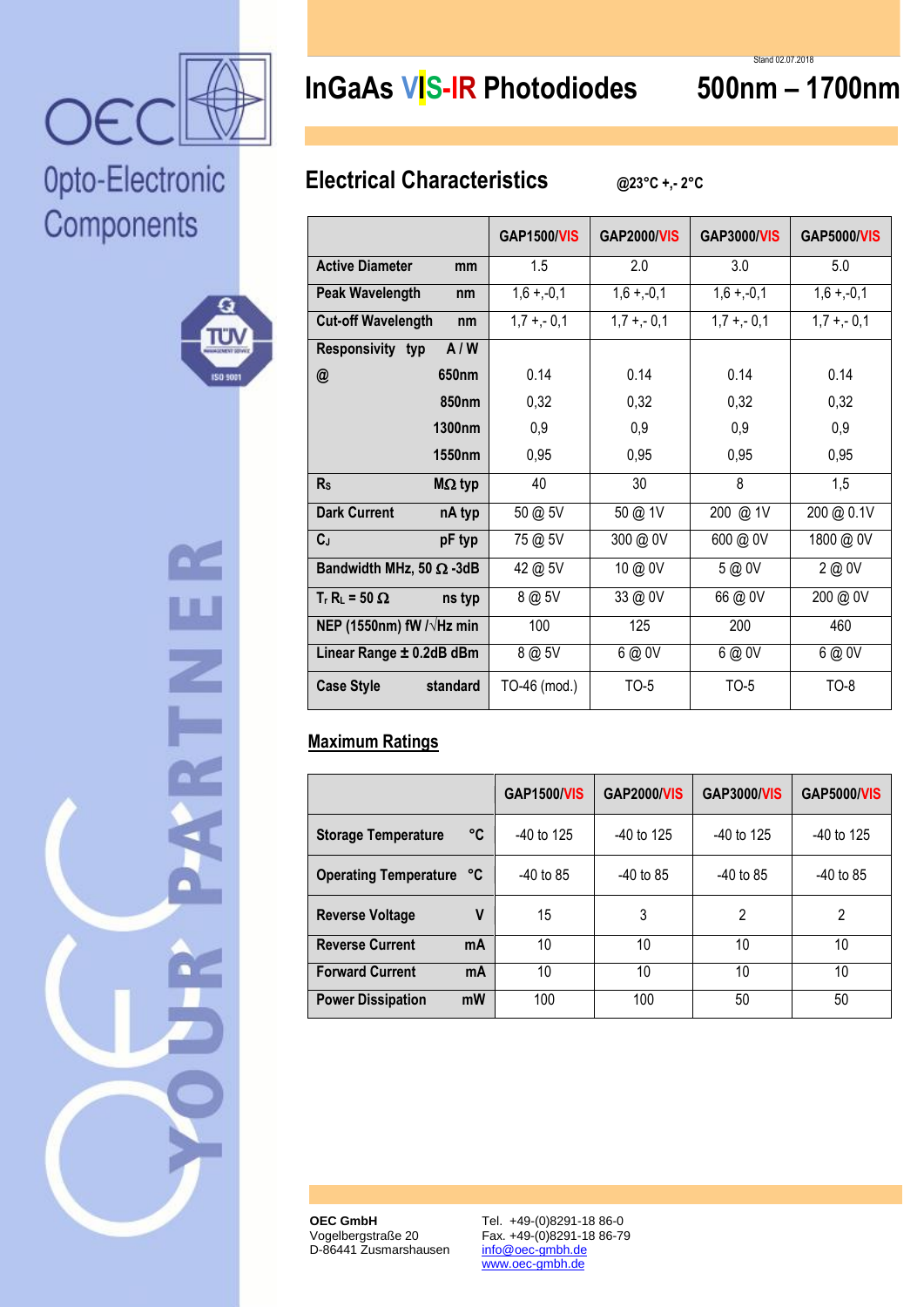

# Opto-Electronic Components



Z



## **Spectral response**



**OEC GmbH** Vogelbergstraße 20 D-86441 Zusmarshausen

Tel. +49-(0)8291-18 86-0 Fax. +49-(0)8291-18 86-79 info@oec-gmbh.de www.oec-gmbh.de

Stand 02.07.2018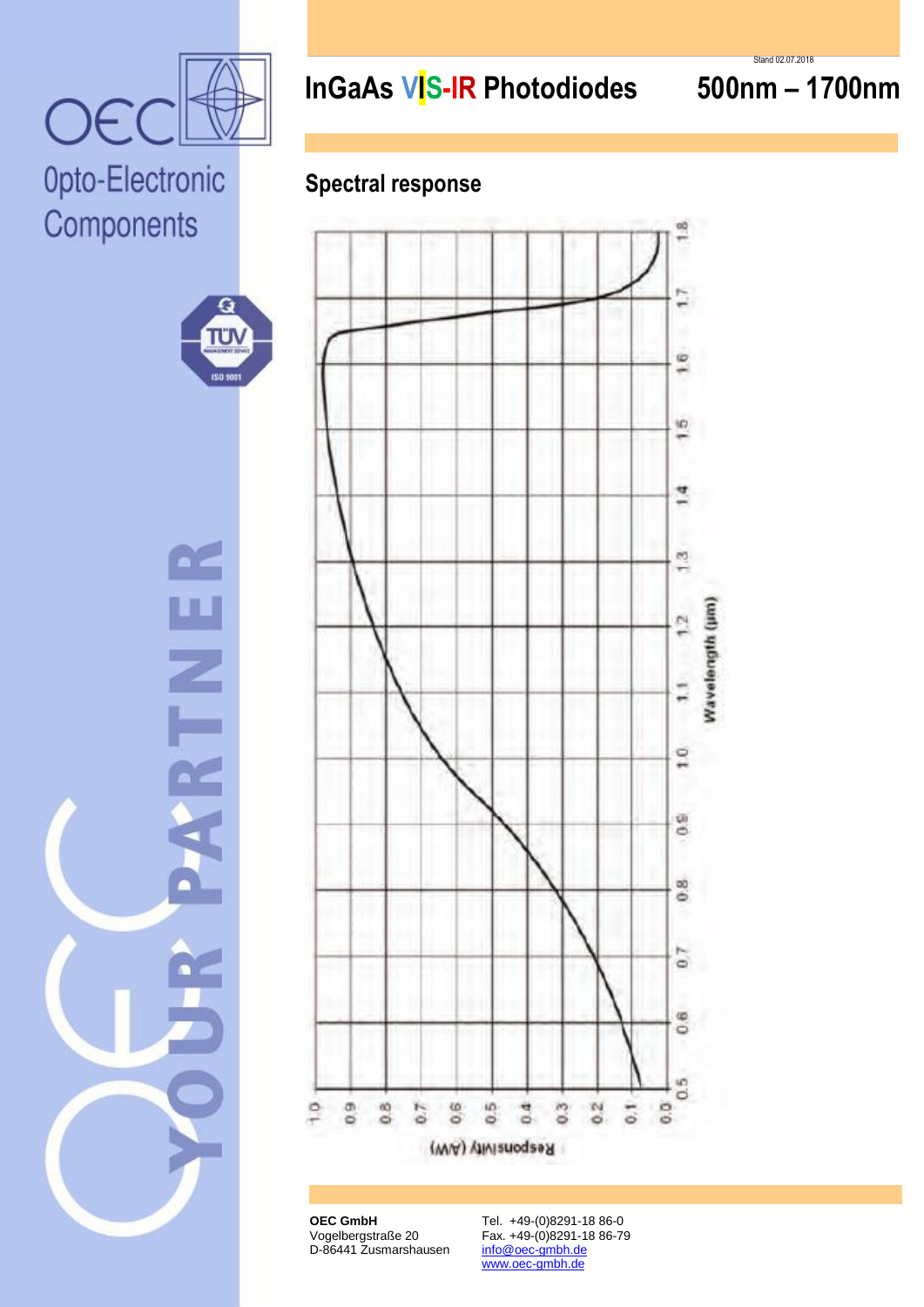

 $\overline{\mathbf{Q}}$ 

πυ

ISO 5001

# Opto-Electronic Components



Dimensions in mm (in.); many other packages (including lensed packages) available.

### **TO-46mod**



**TO-5**







**OEC GmbH** Vogelbergstraße 20 D-86441 Zusmarshausen